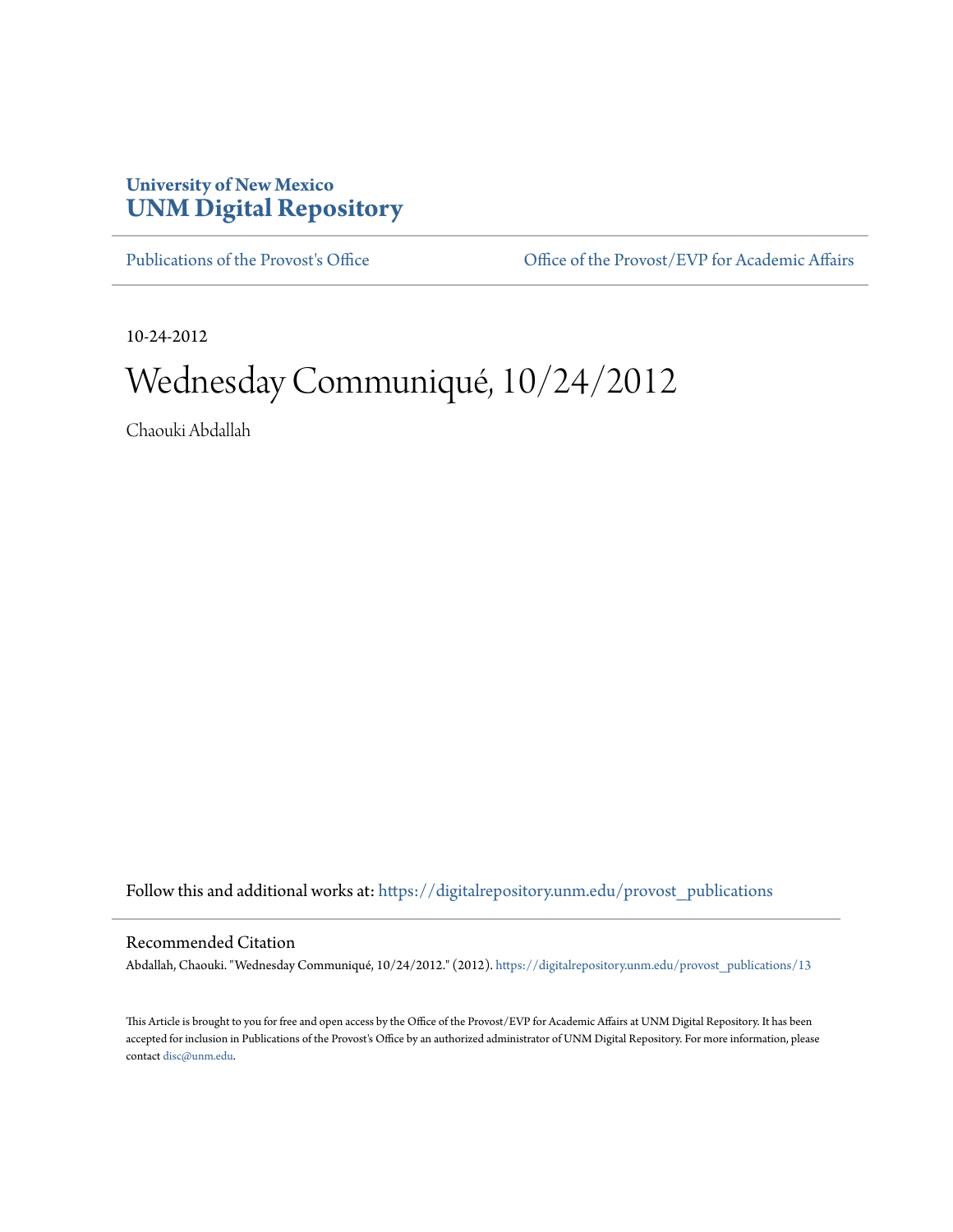

## *WEDNESDAY COMMUNIQUÉ*

### **October 24, 2012**

*"It's technology married with liberal arts, married with the humanities, that yields us the result that makes our hearts sing."-*Steve Jobs

**Optimization with Constraints:** In navigating complex situations, humans are constantly trying to improve their approach and solutions. In other words, they are trying to optimize. In all cases however, such optimization is conducted under constraints. Last Friday, President Frank went before a faculty town hall in order to answer questions and to engage in a conversation about new budget models. During some of the exchanges, I was struck by how much the principle of optimization of constraints was displayed: from questions about budgeting to comments about the mission of UNM and how resources should be allocated, it was obvious that while all attendees shared the same objective, their information and constraints varied greatly. In the case of a University, the hard constraints should be our common values as a public research university. Softer, but still important constraints are imposed by our geography and our dependence on the State of New Mexico and student tuition for funding. It is not, for example, realistic to expect that we can reduce the number of our incoming students by one third in order to improve our graduation rates, since that will run against our mission as well as reduce our funding. It is also not realistic to admit more students who may not be academically prepared, as that will jeopardize both our funding (at the output end) as well as our research mission (more efforts and resources going to remediation versus supporting research).

**The Yale Report**: was written in 1828 by the faculty of Yale College to defend the classical curriculum. "The report maintained that because of Yale's primary object of graduating well-educated and well-rounded men (sic), it should continue to require all of its students to follow a single, thorough curriculum, with Latin and Greek literature at its core. Before the release of the report, there was a gradual movement toward a more open, elective course of study at colleges around the United States. The highly-influential report, which is said to have set back curricular reforms by decades, tipped the balance at universities across the United States, including at Princeton and Harvard, toward a conservative approach to higher education." Today, we are again at a time where curriculum and the purpose of college education are being debated. While the Yale report erred in one direction, let us make sure we do not err in the opposite direction. To read the report, check out: http://collegiateway.org/reading/yale-report-1828/ and http://collegiateway.org/reading/yale-report-1828/curriculum.

**No Limits to Learning: "**The Club of Rome (http://www.clubofrome.org/) was founded in 1968 as an informal association of independent leading personalities from politics, business and science, men and women (see how things changed over 140 years?) who are long-term thinkers interested in contributing in a systemic interdisciplinary and holistic manner to a better world." One of their most influential reports was a 1979 (reissued in 1998) report titled "No Limits to Learning: Bridging the Human Gap." The report "reconsiders global problems such as energy, communications, cultural identity, and the arms race, focusing primarily on the human element rather than predominantly on the material constraints to growth. This is because learning and the individual human being - not material resources - are the key to the world's future."

**MOOCs (again)**: Another week, and more stories about MOOCs. The latest comes from the State of Minnesota, which will not block out-of-state universities offering MOOCS in Minnesota after all.

http://chronicle.com/blogs/wiredcampus/facing-backlash-minnesota-decides-to-allow-free-online-courses-afterall/40588. On the other hand, Texas is partnering with edX (the MIT-Harvard consortium) in order to "outsource online competency-based learning and the \$10,000 bachelor's degree."

http://www.insidehighered.com/news/2012/10/16/u-texas-aims-use-moocs-reduce-costs-increase-completion. Both of these items point to the potentially disruptive effect of MOOCS on the current business model of higher education.